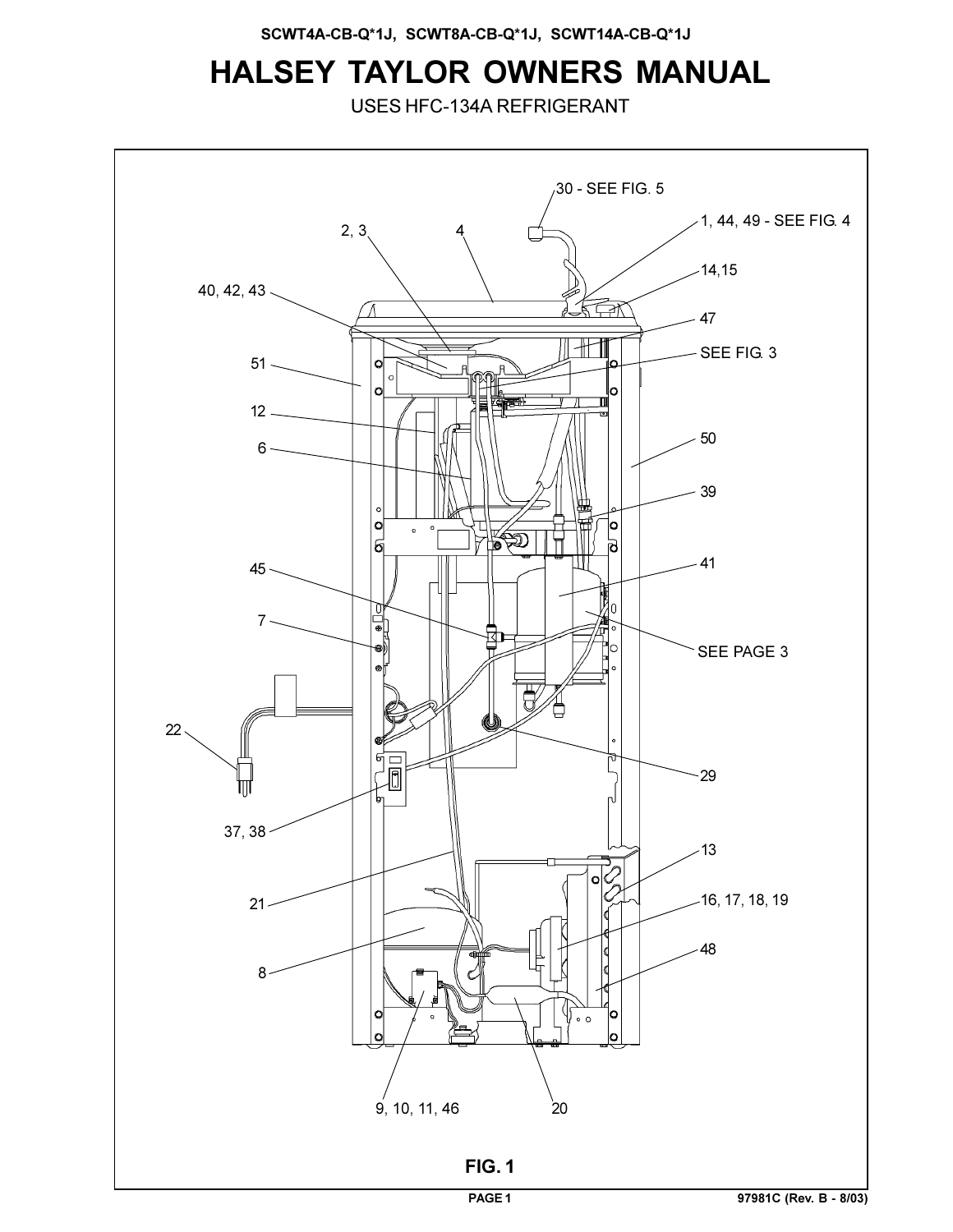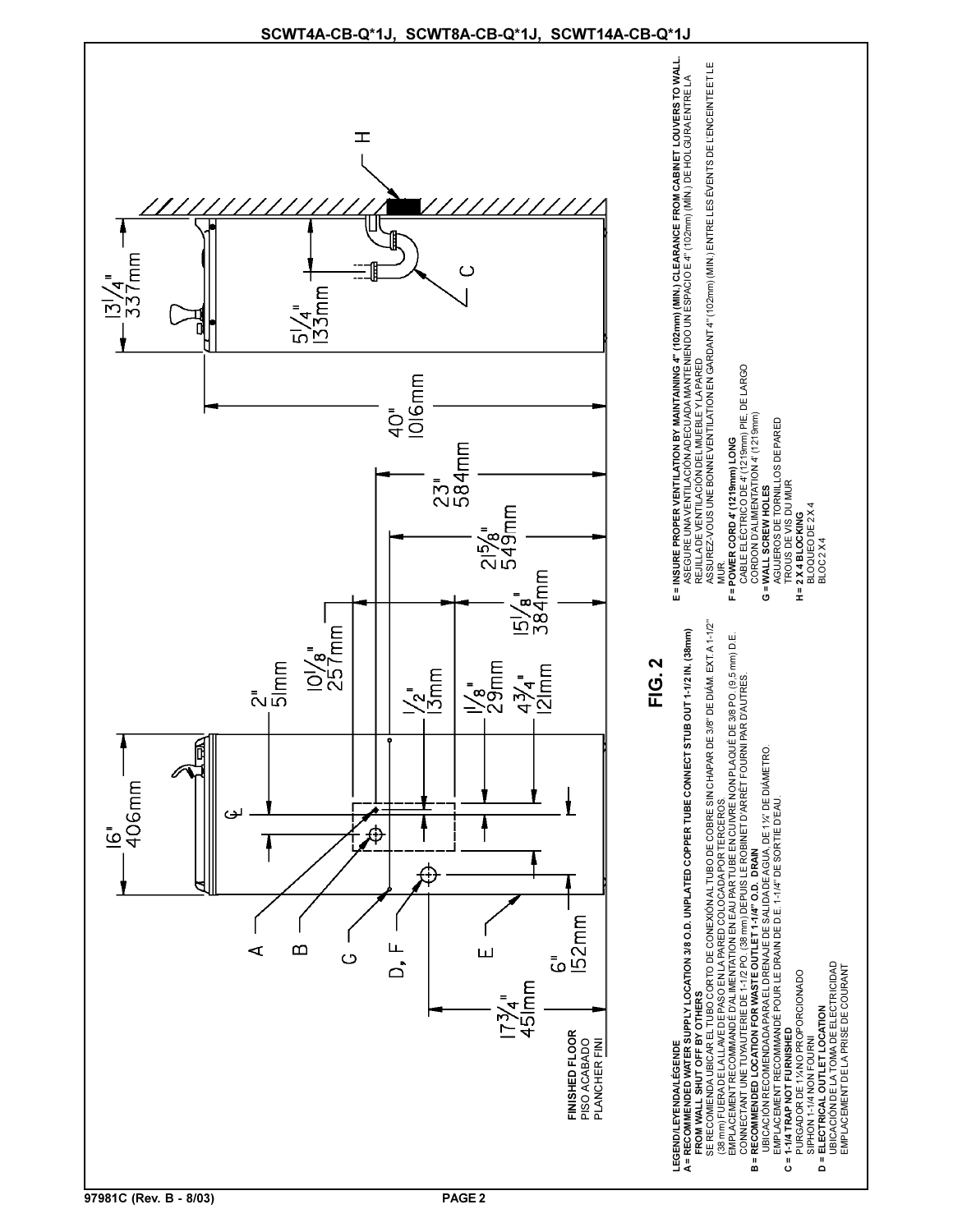### **SCWT4A-CB-Q\*1J, SCWT8A-CB-Q\*1J, SCWT14A-CB-Q\*1J**

## **SERVICING THE HOT TANK ASSEMBLY**

1. The heating element must be fastened **TIGHTLY** to the tank (10 to 15 inch/lbs. of torque on the mounting screws). Failure to **TIGHTEN** heating element may cause rapid failure of the thermostat. Besure bottom edge of heating element is parallel with bottom flange of hot tank all around tank.